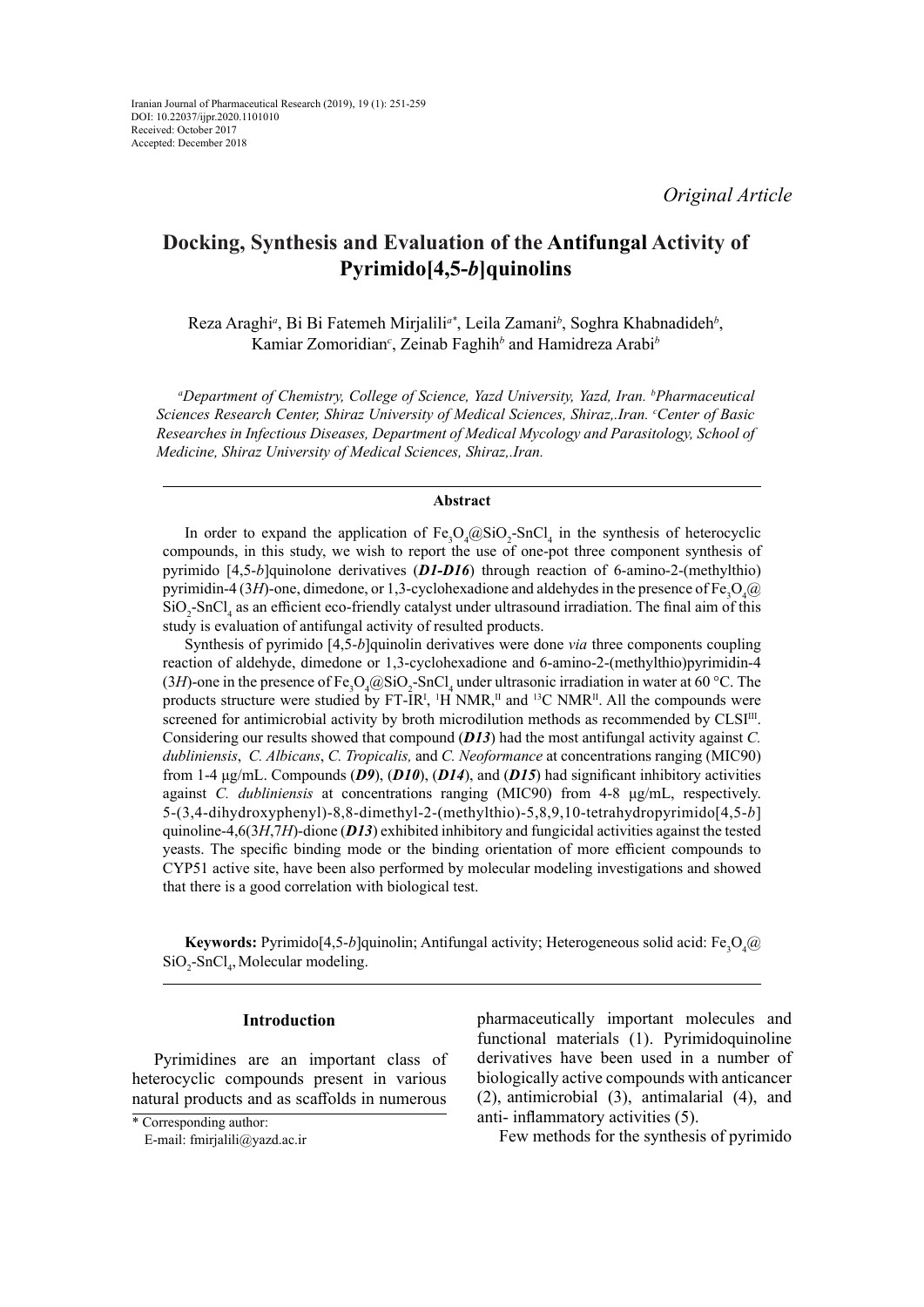quinoline derivatives have been reported using MCRs in the presence of 1-*n*-butyl-3 methylimidazolium bromide ([bmim]Br) (6), *p*-toluenesulfonic acid (*p*-TSA) (7), indium(III) chloride  $(Incl_3)$  (8), magnetic nanoparticles supported silica sulfuric acid  $(Fe<sub>3</sub>O<sub>4</sub>@SiO<sub>2</sub> SO<sub>3</sub>H$ ) (9), cellulose sulfuric acid (10), sulfonic acid supported on hydroxyapatiteencapsulated *γ*-Fe<sub>2</sub>O<sub>3</sub> [*γ*-Fe<sub>2</sub>O<sub>3</sub>@HAp-SO<sub>3</sub>H] (11), nano-Fe<sub>3</sub>O<sub>4</sub>@cellulose-SO<sub>3</sub>H (12), Fe<sub>3</sub>O<sub>4</sub> nano-particles supported on cellulose (Fe<sub>3</sub>O<sub>4</sub> NPs-cell) under ultrasonic irradiation (13) and under microwave irradiation (14). Owing to the wide applications and significance of pyrimido quinoline derivatives in organic synthesis, pharmacology, and industry, there is still the need to develop an efficient, green, mild, and environmentally benign protocol for the synthesis of these important compounds.

 We have recently reported efficient and eco-friendly procedures for the preparation of xanthene and 1,4-dihydropyridine derivatives, using  $Fe<sub>3</sub>O<sub>4</sub>(@SiO<sub>2</sub>-SnCl<sub>4</sub> (15, 16) under)$ ultrasound irradiation. In order to expand the application of  $Fe<sub>3</sub>O<sub>4</sub>(@SiO<sub>2</sub>-SnCl<sub>4</sub> in the)$ synthesis of heterocyclic compounds, in this study, we wish to report the use of one-pot three component synthesis of pyrimido[4,5-*b*] quinolone derivatives through reaction of 6-amino-2-(methylthio)pyrimidin-4(3*H*) one, dimedone, or 1,3-cyclohexadione and aldehydes in the presence of  $Fe<sub>3</sub>O<sub>4</sub>(@SiO<sub>2</sub>$  $SnCl<sub>4</sub>$  as an efficient eco-friendly catalyst under ultrasound irradiation. Also, some of the synthesized compounds were evaluated for their antimicrobial activity. In addition, docking simulation was performed to show the binding mode of the most efficient compounds to CYP51 active site.

## **Experimental**

# *Material and methods*

Chemicals and solvents were purchased from Merck and Aldrich companies. FT-IR spectra were recorded as KBr pellet on a Bruker, Equinox 55 spectrometer. <sup>1</sup>H NMR and 13C NMR spectra were recorded on a 400 MHz Bruker DRX-400 in DMSO- $d_6$  as solvent and TMS as an internal standard. Melting points were obtained with a Buchi melting point B-540 B.V.CHI apparatus. Ultrasonic

irradiations were done using Elmasonic S 40H ultrasonic cleaning.

*General procedure for the synthesis of pyrimido [4,5-b] quinolones*

In a round-bottom flask, a mixture of 6-amino-2-(methylthio)pyrimidin-4(3*H*) one (1 mmol), aldehydes (1 mmol), dimedone or 1,3-cyclohexadione (1 mmol), and  $Fe<sub>3</sub>O<sub>4</sub>(@SiO<sub>2</sub>-SnCl<sub>4</sub> (0.03 g)$  in distilled H2 O was sonicated in an ultrasonic cleaning unit (Elmasonic S 40H) at 60 °C for the stipulated time mentioned in table 2. The progress of the reaction was monitored by TLC (EtOAc:petroleum ether 7:3). After completion of the reaction, the catalyst was separated by an external magnet and reused for the next experiment. The reaction mixture was cooled to room temperature and then poured in to cold water. The solid product was filtered and washed with boiling water and recrystallized from ethanol to give the pure product in excellent yield.

# *Determination of antifungal activities Microorganisms*

The antifungal activities of the synthetic compounds against some American Type Culture Collection (ATCC) strains of fungi, including *Aspergillus flavus* (ATCC 64025), *Aspergillus fumigatus* (ATCC 14110), *Aspergillus clavatus*, *Staphylococcus* aureus, Candida albicans (ATCC 1912), *Candida albicans* (ATCC 1905), *Candida albicans* (SUCC 2303), *Candida albicans* (SUCC 625), *Candida glabarata* (ATCC 2192), *Candida glabarata* (ATCC 863), *Candida glabarata* (ATCC 2175), *Candida dubliniensis* (ATCC 7988), *Candida tropicalis* (SUCC 194), *Candida tropicalis* (SUCC 611), *Candida tropicalis* (ATCC 750), *C. Parapsilosis, Cryptococcus neoformance* (ATCC 9011), *Exophilia*, as well as two clinical isolates of yeasts identified by PCR-RFLP were determined. The susceptibility of all clinical isolates of fungi against selected antibiotics was examined by microdilution and disk diffusion methods (17).

*Determination of minimum inhibitory concentration* 

MICs were determined using the broth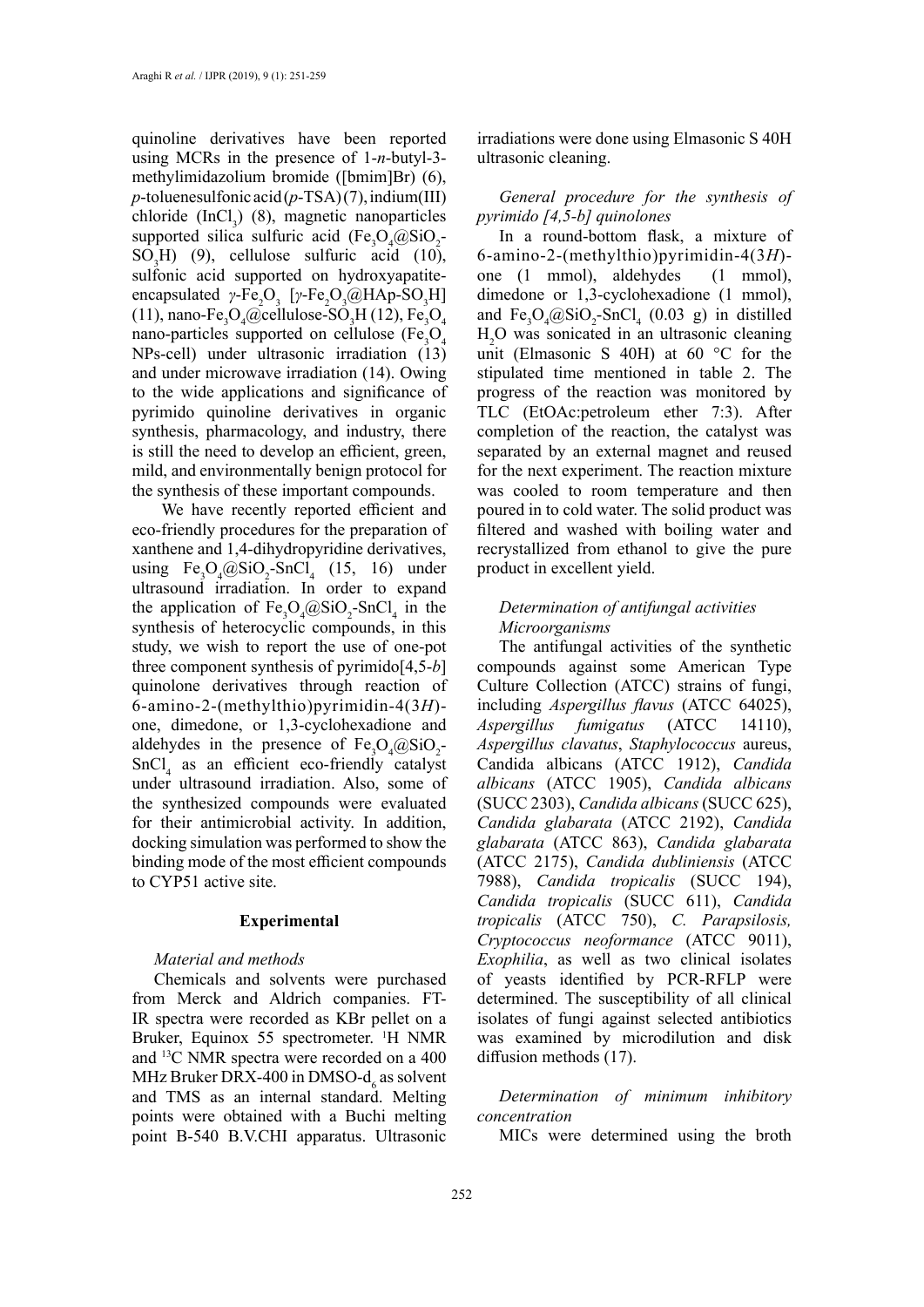microdilution method recommended by the CLSI with some modifications. Briefly, for determination of antimicrobial activities against fungi, serial dilutions of the synthetic compounds (1–1024 μg/mL) were prepared in 96-well microtiter plates using RPMI-1640 media (Sigma, St. Louis, MO, USA) buffered with MOPS (Sigma). Stock inoculums were prepared by suspending three colonies of the examined yeast in 5 mL sterile 0.85% NaCl, and adjusting the turbidity of the inoculums to 0.5 McFarland standards at 530 nm wavelengths (this yields stock suspension of  $1-5 \times 106$  cells/mL). For moulds (Aspergillus spp. and Dermatophytes), conidia were recovered from the 7- day old cultures grown on potato dextrose agar by a wetting loop with tween-20. The collected conidia were transferred in sterile saline and their turbidity was adjusted to  $OD = 0.09 - 0.11$  that yields 0.4- $5 \times 106$  conidia/mL. Working suspension was prepared by making a 1/50 and 1/1000 dilution with RPMI of the stock suspension for moulds and yeasts, respectively. Working inoculums (0.1 mL) were added to the microtiter plates, which were incubated in a humid atmosphere at 30 ºC for 24–48 h. Uninoculated medium (200 μL) was included as a sterility control (blank). In addition, growth controls (medium with inoculums but without antibiotics or the synthetic compounds) were also included. The growth in each well was compared with that of the growth in the control well.

#### *Docking procedure*

An in house batch script (DOCK-FACE) for automatic running of Auto Dock 4.2 was used to carrying out the docking simulations in a parallel mode, using all system resources as described before. To prepare the receptor structure, the complex of Mycobacterium tuberculosis-CYP51 enzyme with Fluconazole (PDB ID: 1EA1) was acquired from Protein Data Bank (PDB data base; http://www.rcsb. org) and water molecules and co-crystal ligand were removed from the structure. The PDB were then checked for missing atom types with MODELLER 9.17.

The ligand structures were made by using HyperChem software package (Version 7, Hypercube Inc). For geometry optimization, Molecular Mechanic (MM+ ), followed by semi empirical AM1 method was performed. The prepared ligands were given to 100 independent genetic algorithm (GA) runs. 150 population size, a maximum number of 2,500,000 energy evaluations and 27,000 maximum generations were used for Lamarckian GA method. The grid points of 40, 40, and 40 in  $x-$ ,  $y-$ , and  $z$ directions were used. A grid spacing of 0.375 A° was built centered on Hem group in the catalytic site of the receptor. Number of points in x, y, and z was -18, -3, and 67, respectively. All visualization of protein ligand interaction was evaluated using VMD software.

# **Results and Discussion**

# *Synthesis*

 $Fe<sub>3</sub>O<sub>4</sub>(QSiO<sub>2</sub>-SnCl<sub>4</sub> as an efficient nano$ magnetic catalyst is a readily available catalyst. This catalyst is removed from the reaction medium by an external magnet. In our ongoing research for new synthetic methods for the development of efficient and environmentally friendly protocols



**Scheme 1.** Synthesis of pyrimido[4,5-*b*]quinolones in the presence of  $Fe<sub>3</sub>O<sub>4</sub>@SiO<sub>2</sub>$ -SnCl<sub>4</sub>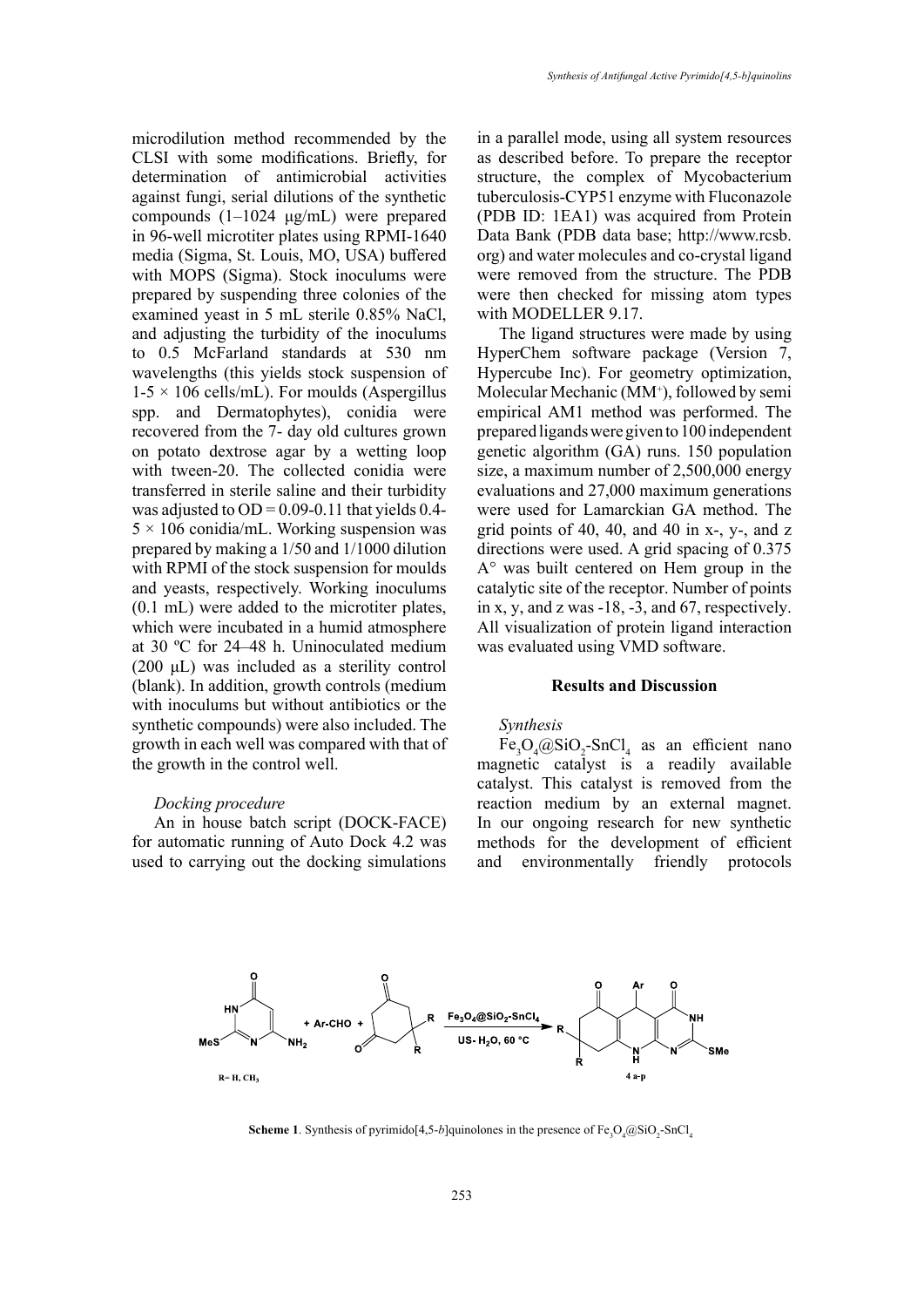for the synthesis of biologically important heterocyclic products, Pyrimido [4,5-*b*] quinolin derivatives were synthesized. These heterocyclic compounds were synthesized by 6-amino-2-(methylthio)pyrimidin-4(3*H*) one (1), aryl aldehydes (2), dimedone or 1,3-cyclohexadione (3) and  $H_2O(5 \text{ mL})$  in the presence of a nanocatalytic of  $Fe<sub>3</sub>O<sub>4</sub>(@SiO<sub>2</sub> -$ SnCl<sub>4</sub> under ultrasound irradiation (Scheme 1) and Table 1). The products were characterized by their melting points using FT-IR, <sup>1</sup>H, and <sup>13</sup>C NMR spectroscopy.

The reusability of  $Fe<sub>3</sub>O<sub>4</sub>(@SiO<sub>2</sub>-SnCl<sub>4</sub>)$ was examined for four times without any considerable decrease in its efficiency.

The mechanism of the reaction and formation of compound 4a can be explained by the condensation, addition, cyclization,

and dehydration reactions. The plausible mechanism for the synthesis of pyrimido [4,5 *b*]quinolones in the presence of  $Fe<sub>3</sub>O<sub>4</sub>(@SiO<sub>2</sub>$  $SnCl<sub>4</sub>$ , which can act as Lewis acid catalyst is depicted in scheme 2.

The carbonyl oxygen of aldehyde coordinates with the Lewis acid moiety increasing the electrophilicity of the carbonyl carbon and thereby making it possible to carry out the reaction in short time. In a plausible mechanism, it is assumed that the reaction may proceed initially through the Knoevenagel condensation between aryl aldehydes and dimedone or 1,3-cyclohexadione to form intermediate (I). Next, Michael addition of 6-aminouracil to intermediate (I) affords (II). Intermediate (II) converts to (III) after tautomerization  $(Fe<sub>3</sub>O<sub>4</sub>@SiO<sub>2</sub>-SnCl<sub>4</sub>)$ can

| <b>Table 1.</b> Synthesis of pyrimido [4,5-b]quinolone derivatives under ultrasound irradiation. |
|--------------------------------------------------------------------------------------------------|
|--------------------------------------------------------------------------------------------------|

| Entry          | Ar                                                    | $\mathbb{R}$ | Product        | Time (min) | Yield $(\%)^a$ |  |  |
|----------------|-------------------------------------------------------|--------------|----------------|------------|----------------|--|--|
| D1             | 4-OMeC <sub>6</sub> H <sub>4</sub>                    | ${\rm Me}$   | 41             | 75         | 98             |  |  |
| $\mathbf{D2}$  | $3,4$ -OMe <sub>2</sub> C <sub>6</sub> H <sub>3</sub> | ${\rm Me}$   | 4m             | $80\,$     | 97             |  |  |
| D <sub>3</sub> | $2,4-Cl_2C_6H_3$                                      | ${\rm Me}$   | $4\mathrm{c}$  | 55         | 99             |  |  |
| $\mathbf{D4}$  | $4-NO2C6H4$                                           | ${\rm Me}$   | $4\mathrm{b}$  | 60         | 99             |  |  |
| D <sub>5</sub> | $C_6H_5$                                              | ${\rm Me}$   | 4j             | $90\,$     | 96             |  |  |
| D <sub>6</sub> | $4$ -OH-3-OMe $C_6H_3$                                | ${\rm Me}$   | $4i$           | 75         | 97             |  |  |
| D7             | $4-CO2MeC6H4$                                         | ${\rm Me}$   | 4g             | 65         | 98             |  |  |
| $\mathbf{D8}$  | $3,4,5-F_3C_6H_2$                                     | ${\rm Me}$   | $4\mathrm{d}$  | 50         | 99             |  |  |
| D9             | $3-BrC_6H_4$                                          | ${\rm Me}$   | $4\mathrm{e}$  | 65         | 98             |  |  |
| D10            | 4-MeC <sub>6</sub> H <sub>4</sub>                     | ${\rm Me}$   | $4{\rm k}$     | $80\,$     | 97             |  |  |
| D11            | $4-CIC6H4$                                            | ${\rm Me}$   | $\rm 4a$       | 60         | 99             |  |  |
| D12            | $3-NO_2C_6H_4$                                        | ${\rm Me}$   | $4\mathrm{f}$  | 60         | 98             |  |  |
| D13            | $3,4$ -OH <sub>2</sub> C <sub>6</sub> H <sub>3</sub>  | ${\rm Me}$   | $4\mathrm{h}$  | $80\,$     | 97             |  |  |
| D14            | $4-NMe2C6H4$                                          | $\rm H$      | 4p             | 70         | 99             |  |  |
| D15            | $4-CO2MeC6H4$                                         | H            | 4 <sub>o</sub> | 65         | 98             |  |  |
| D16            | $2\text{-}\mathrm{ClC}_6\mathrm{H}_4$                 | $\rm H$      | $4n$           | 60         | 98             |  |  |
|                |                                                       |              |                |            |                |  |  |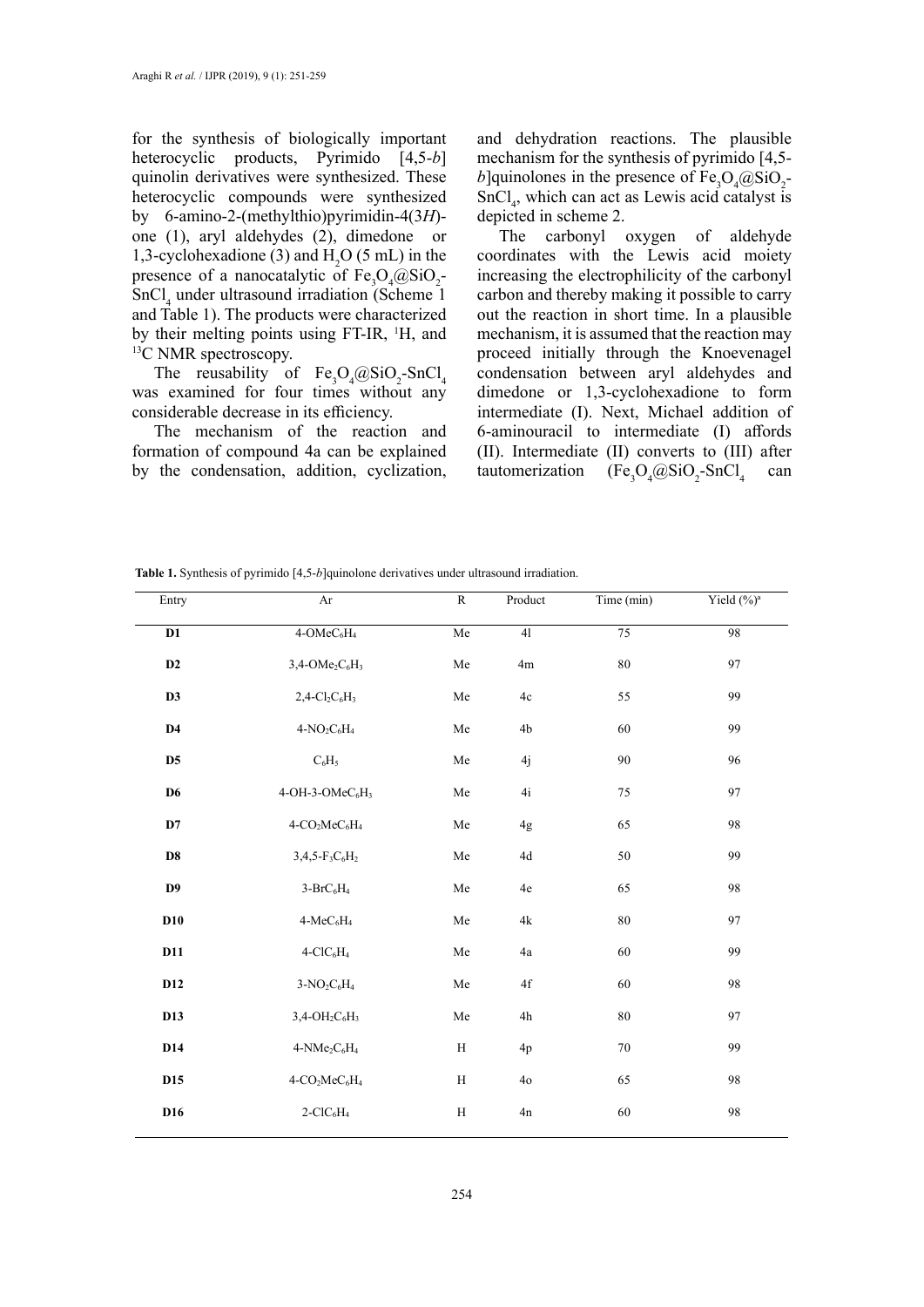also act as a mild base for the deprotonation of an acidic proton of Intermediate (II). Then, intermediate (III) converts to (IV) *via* cyclization. Finally, the desired product (V) is obtained after dehydration of (IV) (Scheme 2).

*Antifungal activities of the synthetic compounds*

In this study, compounds (*D1-D16*) evaluated against fungi (Table 2). None of the compounds have any effect on bacteria. Considering our results showed that compound (*D13*) had the most antifungal activity against *C. dubliniensis, C. Albicans*, *C. Tropicalis,* and *C. Neoformance* at concentrations ranging (MIC90) from 1-4 μg/mL. Compounds (*D9*), (*D10*), (*D14*), and (*D15*) had significant

inhibitory activities against *C. dubliniensis* at concentrations ranging (MIC90) from 4-8 μg/mL, respectively. In comparison of the antifungal activities of the synthetic compounds based on variation of substitutions on 2,3, and 4-position of phenyl ring, we found that the compound *D13* with OH residue in meta and para positions of phenyl ring exhibited a better antifungal activities against the tested fungi than the other compounds. Compounds (*D9*) and (*D10*), had significant inhibitory activities against *C. Dubliniensis*, respectively. we found that the compound (*D9*) with Br residue in para position of phenyl ring exhibited a better antifungal activity against the *C. Dubliniensis*  than the compound  $(D10)$  with CH<sub>3</sub> residue in para position of phenyl ring.



**Scheme 2.** A proposed mechanism for preparation of pyrimido [4,5-b]quinolones in the presence of  $Fe<sub>3</sub>O<sub>4</sub>@SiO<sub>2</sub>-SnCl<sub>4</sub>$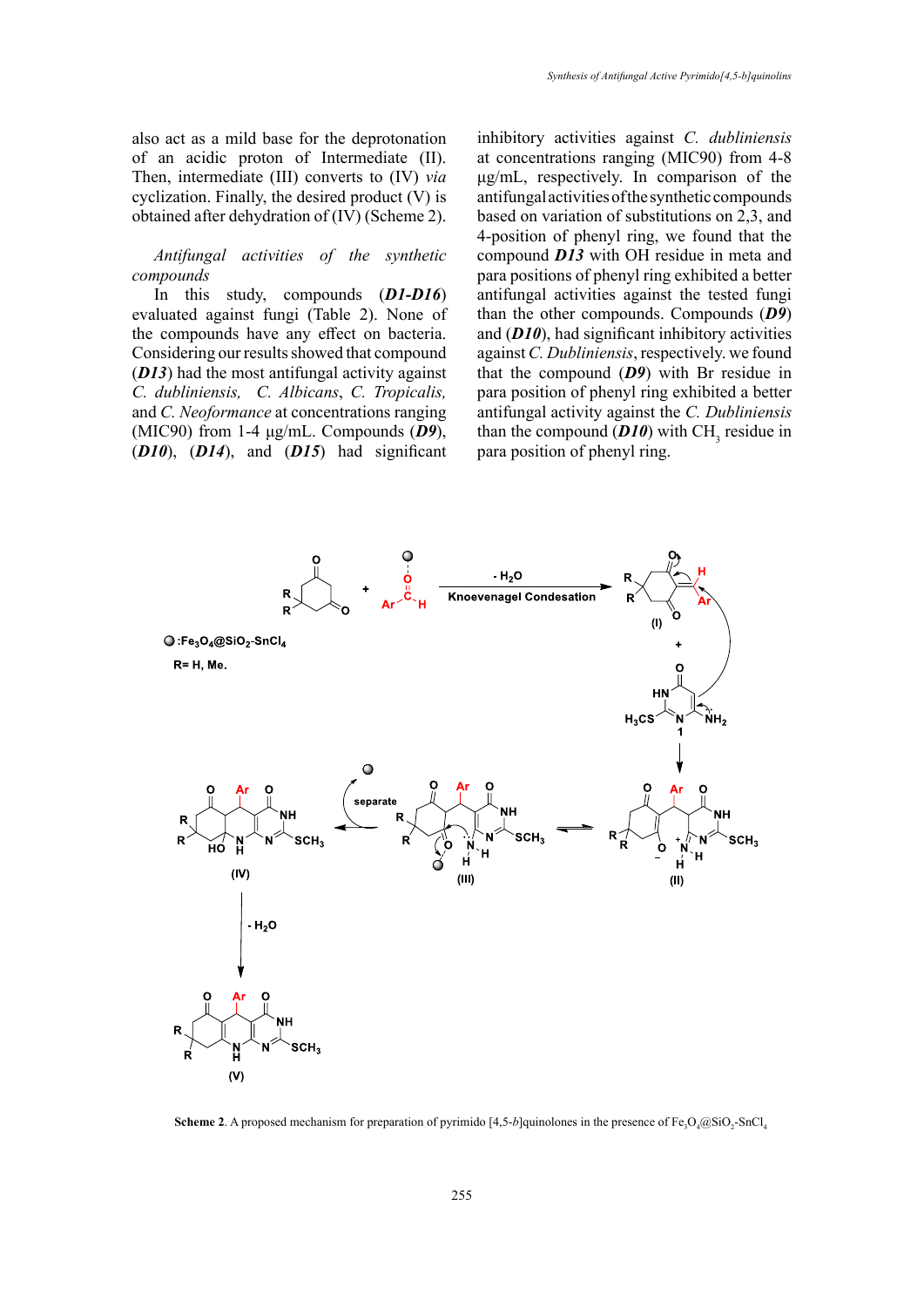| Fungi                               | concentrati<br>on | Compounds                            |                                      |                                               |                                  |                     |                                    |                             |                          |                        |                                   |                        |                                     |                                               |                             |                              |          |
|-------------------------------------|-------------------|--------------------------------------|--------------------------------------|-----------------------------------------------|----------------------------------|---------------------|------------------------------------|-----------------------------|--------------------------|------------------------|-----------------------------------|------------------------|-------------------------------------|-----------------------------------------------|-----------------------------|------------------------------|----------|
|                                     |                   | $\boldsymbol{D}$<br>$\boldsymbol{l}$ | $\boldsymbol{D}$<br>$\boldsymbol{2}$ | $\overline{D}$<br>$\boldsymbol{\mathfrak{z}}$ | $\overline{D}$<br>$\overline{4}$ | $\overline{D}$<br>5 | $\overline{D}$<br>$\boldsymbol{6}$ | $\pmb{D}$<br>$\overline{7}$ | D<br>$\pmb{8}$           | $\pmb{D}$<br>$\pmb{9}$ | $\mathfrak{D}1$<br>$\pmb{\theta}$ | DI<br>$\boldsymbol{l}$ | $\overline{DI}$<br>$\boldsymbol{2}$ | $\mathcal{D}1$<br>$\boldsymbol{\mathfrak{z}}$ | $\mathcal{D}1$<br>$\pmb{4}$ | $\mathcal{D}1$<br>$\sqrt{5}$ | DI<br>6  |
| C.albicans                          | MIC90             | $\overline{a}$                       | $\mathbb{L}$                         | $\overline{a}$                                | $\overline{a}$                   | $\overline{a}$      | $\overline{\phantom{a}}$           | L.                          | $\overline{\phantom{a}}$ | $\overline{a}$         | $\overline{a}$                    | $\overline{a}$         | $\frac{1}{2}$                       | $\overline{4}$                                | $\frac{1}{2}$               | $\overline{a}$               | $\omega$ |
|                                     | ${\rm MFC}$       |                                      |                                      |                                               |                                  |                     |                                    |                             |                          |                        |                                   |                        |                                     | 16                                            |                             |                              |          |
| C.glabrata                          | MIC90             |                                      |                                      |                                               |                                  |                     |                                    |                             |                          |                        |                                   |                        |                                     |                                               |                             |                              |          |
|                                     | <b>MFC</b>        |                                      |                                      |                                               |                                  |                     |                                    |                             |                          |                        |                                   |                        |                                     |                                               |                             |                              |          |
| C.krusei                            | MIC90             |                                      |                                      |                                               |                                  |                     |                                    |                             |                          |                        |                                   |                        |                                     |                                               |                             |                              |          |
|                                     | ${\rm MFC}$       |                                      |                                      |                                               |                                  |                     |                                    |                             |                          |                        |                                   |                        |                                     |                                               |                             |                              |          |
| C.tropicalis                        | MIC90             |                                      |                                      |                                               |                                  |                     |                                    |                             |                          |                        |                                   |                        |                                     | $\mathbf{1}$                                  |                             |                              |          |
|                                     | ${\rm MFC}$       |                                      |                                      |                                               |                                  |                     |                                    |                             |                          |                        |                                   |                        | L,                                  | ${\bf G}$                                     |                             |                              |          |
| C.parapsilo<br>$\operatorname{Sis}$ | MIC90             |                                      |                                      |                                               |                                  |                     |                                    |                             |                          |                        |                                   |                        |                                     |                                               |                             |                              |          |
|                                     | ${\rm MFC}$       |                                      |                                      |                                               |                                  |                     |                                    |                             |                          |                        |                                   |                        |                                     |                                               |                             |                              |          |
| Exophilia                           | MIC90             |                                      |                                      |                                               |                                  |                     |                                    |                             |                          |                        |                                   |                        |                                     |                                               |                             |                              |          |
|                                     | ${\rm MFC}$       |                                      |                                      |                                               |                                  |                     |                                    |                             |                          |                        |                                   |                        |                                     |                                               |                             |                              |          |
| A.clavatus                          | MIC90             |                                      |                                      |                                               |                                  |                     |                                    |                             |                          |                        |                                   |                        |                                     |                                               |                             |                              |          |
|                                     | ${\rm MFC}$       |                                      |                                      |                                               |                                  |                     |                                    |                             |                          |                        |                                   |                        |                                     |                                               |                             |                              |          |
| A.fumigatus                         | MIC90             |                                      |                                      |                                               |                                  |                     |                                    |                             |                          |                        |                                   |                        |                                     |                                               |                             |                              |          |
|                                     | ${\rm MFC}$       |                                      |                                      |                                               |                                  |                     |                                    |                             |                          |                        |                                   |                        |                                     |                                               |                             |                              |          |
| A.flavus                            | MIC90             |                                      |                                      |                                               |                                  |                     |                                    |                             |                          |                        |                                   |                        |                                     |                                               |                             |                              |          |
|                                     | ${\rm MFC}$       |                                      |                                      |                                               |                                  |                     |                                    |                             |                          |                        |                                   |                        |                                     |                                               |                             |                              |          |
| C.neoforma<br>ns                    | MIC90             |                                      |                                      |                                               |                                  |                     |                                    |                             |                          |                        |                                   |                        |                                     | $\sqrt{2}$                                    |                             |                              |          |
|                                     | ${\rm MFC}$       |                                      |                                      |                                               |                                  |                     |                                    |                             |                          |                        |                                   |                        |                                     | $\sqrt{2}$                                    |                             |                              |          |
| C.dublinien<br>$\it{sis}$           | MIC90             |                                      |                                      |                                               |                                  |                     |                                    |                             |                          | $\sqrt{2}$             | $\overline{4}$                    | L,                     | $\overline{a}$                      | $\overline{4}$                                | $\,$ 8 $\,$                 | $32\,$                       |          |
|                                     | ${\rm MFC}$       |                                      |                                      |                                               |                                  |                     |                                    |                             |                          | $\sqrt{2}$             | $\overline{4}$                    | $\overline{a}$         | L,                                  | $\overline{4}$                                | $\,8\,$                     | ${\bf G}$                    | ä,       |
| S.aurous                            | MIC90             |                                      |                                      |                                               |                                  |                     |                                    |                             |                          |                        |                                   |                        |                                     |                                               |                             |                              |          |
|                                     | ${\rm MFC}$       |                                      |                                      |                                               |                                  |                     |                                    |                             |                          |                        |                                   |                        |                                     |                                               |                             |                              |          |
| $E. coli$                           | MIC90             |                                      |                                      |                                               |                                  |                     |                                    |                             |                          |                        |                                   |                        |                                     |                                               |                             |                              |          |
|                                     | ${\rm MFC}$       |                                      |                                      |                                               |                                  |                     |                                    |                             |                          |                        |                                   |                        |                                     |                                               |                             |                              |          |
| $E\nfecalis$                        | MIC90             |                                      |                                      |                                               |                                  |                     |                                    |                             |                          |                        |                                   |                        |                                     |                                               |                             |                              |          |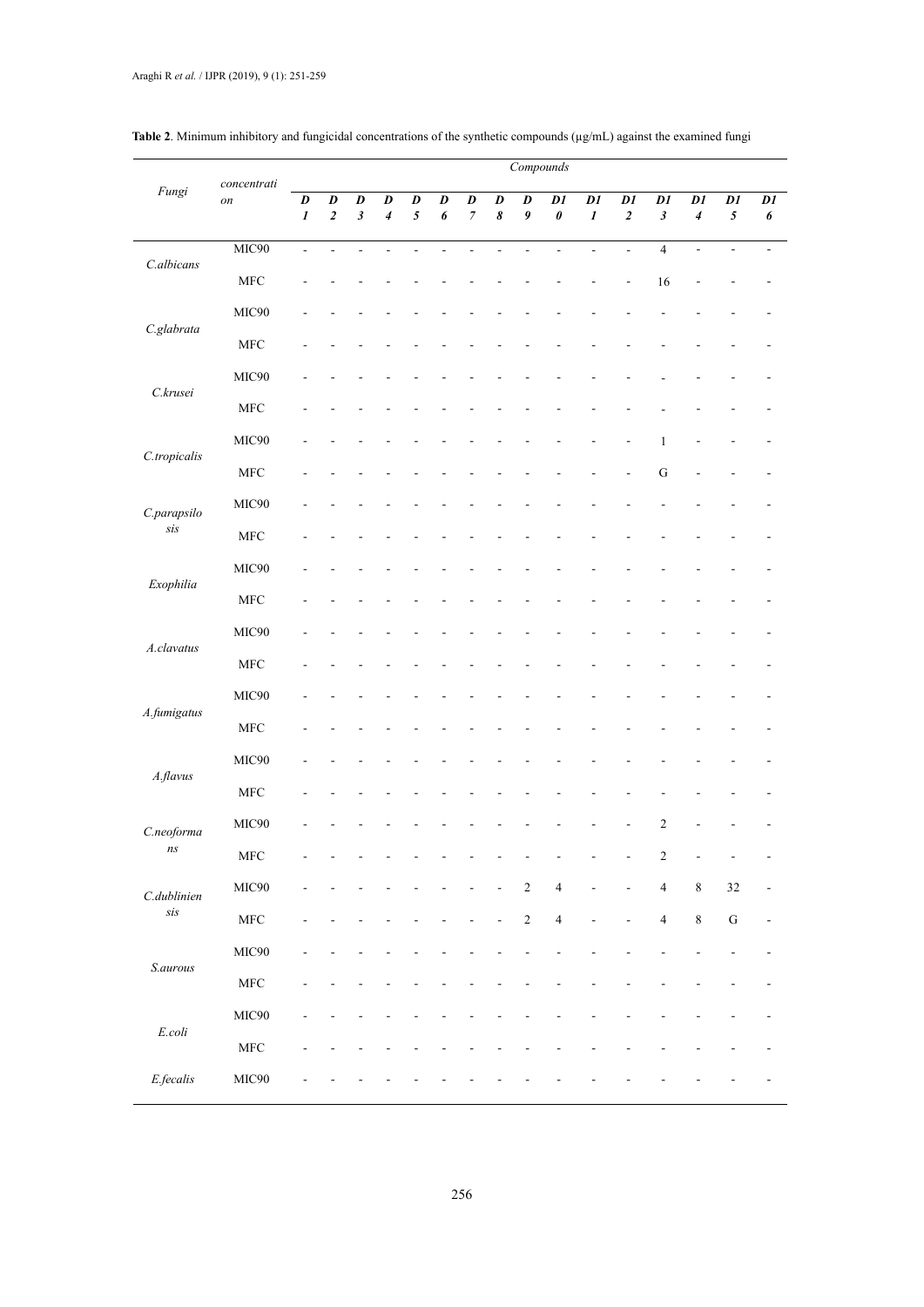## *Docking study of active compounds*

Docking is a method, frequently used to find the binding orientation of small molecule drug candidates to their protein targets in order to predict and interpret the affinity and activity of the small molecule. We performed molecular docking studies on *D9, D10, D13,* and **Fluconazole** to find, compare and validate their binding site, binding modes, and their best direction according to their binding energy (Figures 1). Once the docking procedure was completed, to find the type of interactions, the protein–ligand complex was studied. All the docking protocols were done on validated structures, with RMSD values below 2 Å. The conformation with the lowest ones was considered as the best docking result. Docking binding energies of these active compounds were summarized in Table 3. Our results indicated that overall there is a good correlation between experimental pIC50 and docking binding energy (Figure 1). As displayed in Table 3, all investigated complexes showed better docking binding energies than the co-crystal ligands (fluconazole)**.** Consistent with our biological results, *D13* was observed to have the best docking binding energies with the receptor through polar interaction with phe 255, His 259, and Thr 260 which responds to the key ineractions of pharmacophoric elements in the ligands (Figures 1).



**Figure 1**. (a) The docked configuration of Fluconazole in the binding site of lanosterol 14α-demethylase (CYP51); (b) the docked configuration of D9; (c) the docked configuration of D10; and (d) the docked configuration of D13 in the binding site. Hydrogen bonds are shown as purple dotted lines.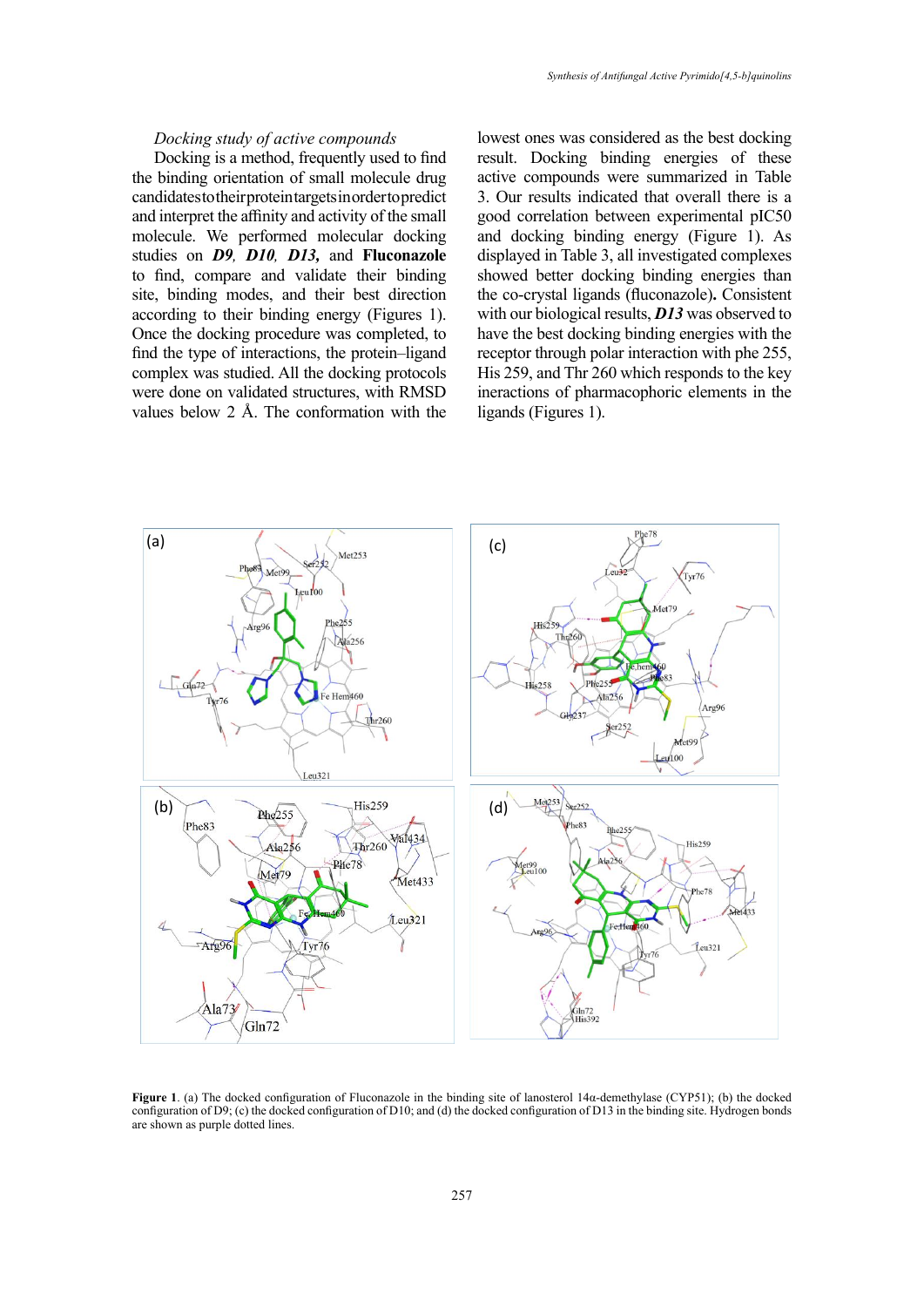| D9                | $-8.04$ |
|-------------------|---------|
| D10               | $-7.59$ |
| D13               | $-8.86$ |
| <b>Fluconazol</b> | $-6.47$ |

Table 3. Molecular docking Studies on the CYP51 active site.

 *\** All the docking protocols were performed on validated structures with RMSD values below 2 Å.

The docking model also indicated the specific alignment of fused three ring system to the pocket of heme iron of CYP51 in each ligand with similar positioning of triazole ring of fluconazole. This orientation with respect to the hydrogen bonding and hydrophobic interactions may be in favor of antifungal activity.

# **Conclusion**

In conclusion, a convenient and efficient method for the synthesis of pyrimido[4,5-*b*] quinolin derivatives in the presence of  $Fe<sub>3</sub>O<sub>4</sub>(QSiO<sub>2</sub>-SnCl<sub>4</sub> as a novel heterogeneous$ solid acid catalyst has been developed through ultrasound irradiation. This reaction under ultrasound irradiation not only gave excellent yield of products with lesser reaction time but it also required mild reaction conditions and exhibited operational simplicity. In addition, low cost, availability, recyclability, low toxicity of the catalyst and the use of water as a green reaction medium make this methodology a valid contribution to the existing processes in the field of one-pot multicomponent reaction.

Considering our results showed that compound 5-(3,4-dihydroxyphenyl)-8,8-dimethyl-2-(methylthio)-5,8,9,10 tetrahydropyrimido[4,5-*b*]quinoline-4,6(3*H*,7*H*)-dione (*D13*) had the most antifungal activity against *C. dubliniensis, C. Albicans*, *C. Tropicalis* and *C. Neoformance* at concentrations ranging (MIC90) from 1-4 μg/mL. Compounds (*D9*), (*D10*), (*D14*), and (*D15*) had significant inhibitory activities against *C. dubliniensis* at concentrations ranging (MIC90) from 4-8 μg/mL, respectively. In line with our biological data, *D13* had the highest docking binding energy, as well it indicated that there is a good correlation between the docking studies and the antifungal activity results. (*D9*), (*D10)*, (*D14),* and (*D15*) have medium antifungal activity but the other compounds do not have any antifungal activity.

# **References**

- (1) Mobinikhaledi A, Asghari B and Jabbarpour M. Design and synthesis of new benzimidazole and pyrimidine derivatives as *α*-glucosidase inhibitor, *Iran. J. Pharm. Res*. (2015) 14:723-31
- (2) Długosz A and Duś D. Synthesis and anticancer properties of pyrimido [4,5-*b*]quinolones. *Farmaco* (1996) 51: 367-74.
- (3) Selvi ST, Nadaraj V, Mohan S, Sasi R and Hema M. Solvent free microwave synthesis and evaluation of antimicrobial activity of pyrimido[4,5-*b*]- and pyrazolo [3,4-*b*] quinolones. *Bioorgan. Med. Chem*. (2006) 14: 3896-903.
- (4) Joshi AA, Narkhede SS and Viswanathan C. Design, synthesis and evaluation of 5-substituted amino-2,4-diamino-8-chloropyrimido-[4,5-*b*]quinolines as novel antimalarials. *Bioorg. Med. Chem. Lett*. (2005) 15: 73-6.
- (5) El-Sayed OA, Al-Turki TM, Al-Daffiri HM, Al-Bassam BA and Hussein ME. Tetrazolo[1,5-*a*] quinoline derivatives as anti-inflammatory and antimicrobial agents. *Boll. Chim. Farm*. (2004) 143: 227-38
- (6) Ji SJ, Ni SN, Yang F, Shi JW, Dou GL, Li XY, Wang XS and Shi DQ. An Efficient synthesis of pyrimido[4,5-*b*]quinoline and indeno[2′,1′:5,6] pyrido[2,3-*d*]pyrimidine derivatives *via* multicomponent reactions in ionic liquid. *J. Heterocycl. Chem*. (2008) 45: 693-702.
- (7) Verma GK, Raghuvanshi K, Ram Kumar R and Singh